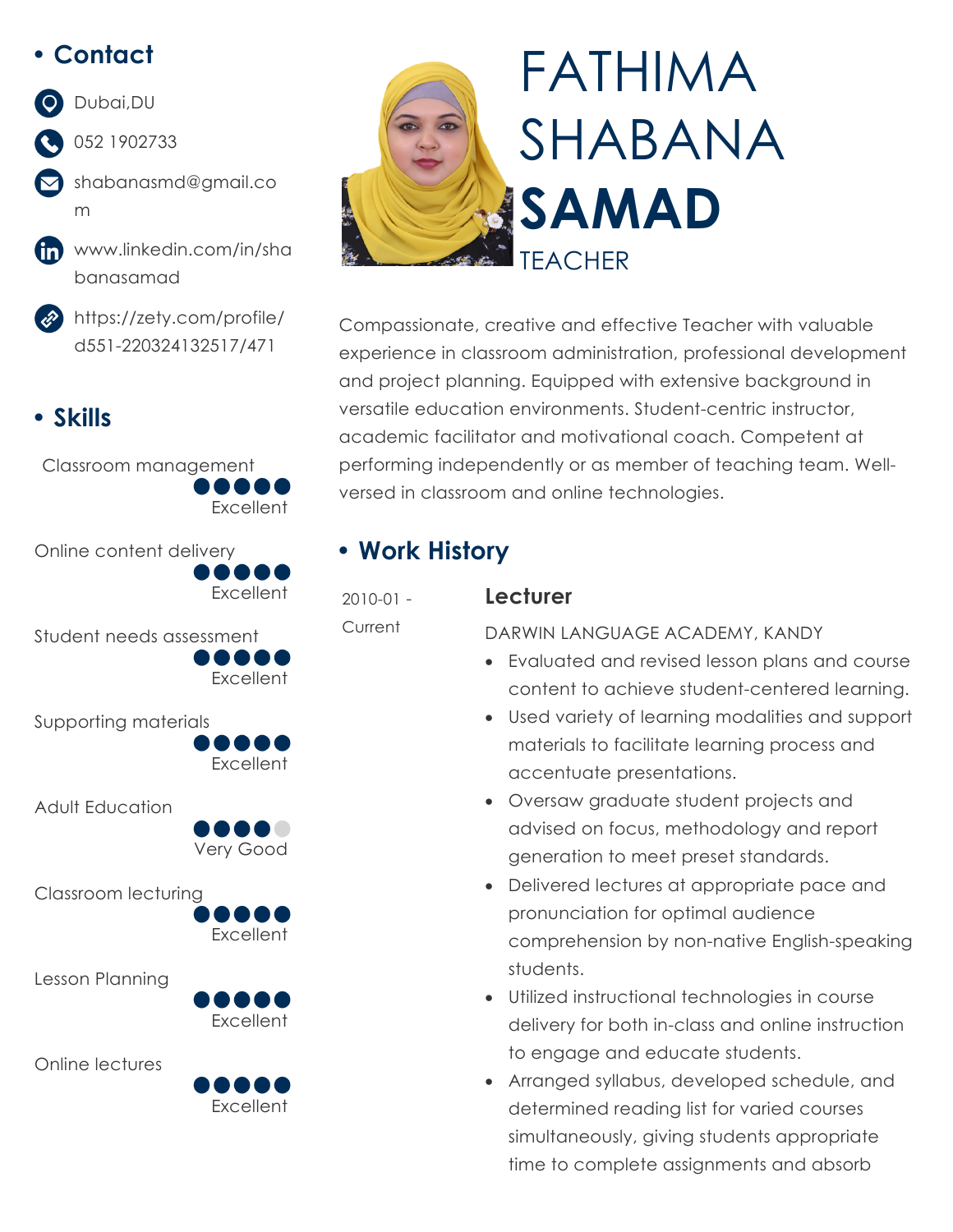Curriculum Development

**Excellent** 2012-09 - 2022-03

# **• Languages**

English



Sinhala

Tamil



Good

. . . . .

information.

### **PRIMARY SCHOOL TEACHER**

DARWIN COLLEGE, KANDY

- Communicated frequently with parents, students and faculty to provide feedback and discuss instructional strategies.
- Planned and implemented integrated lessons to meet national and international standards.
- Incorporated multiple types of teaching strategies into classroom.
- Supported student teachers by mentoring on classroom management, lesson planning and activity organization.
- Reviewed curriculum and devised alternate approaches to presenting lessons to increase student understanding.
- Encouraged creative thinking and motivated students by addressing individual strengths and weaknesses based on standardized testing results.
- Worked cooperatively with other teachers, administrators and parents to help students reach learning objectives.
- Evaluated and revised lesson plans and course content to achieve student-centered learning.
- Incorporated exciting and engaging activities to achieve student participation and hands-on learning.
- Devised and implemented strategies to create and maintain cohesive school community within virtual classroom setting.

### 2016 - 2022 **SEN Teacher**

Darwin College, Kandy.

- Planned IEP'S for students according to their needs
- Created innovative lesson plans
- Created an inclusive classroom
- Worked cooperatively with parents to build a continuous learning process
- Used the DSM-V as a guideline to support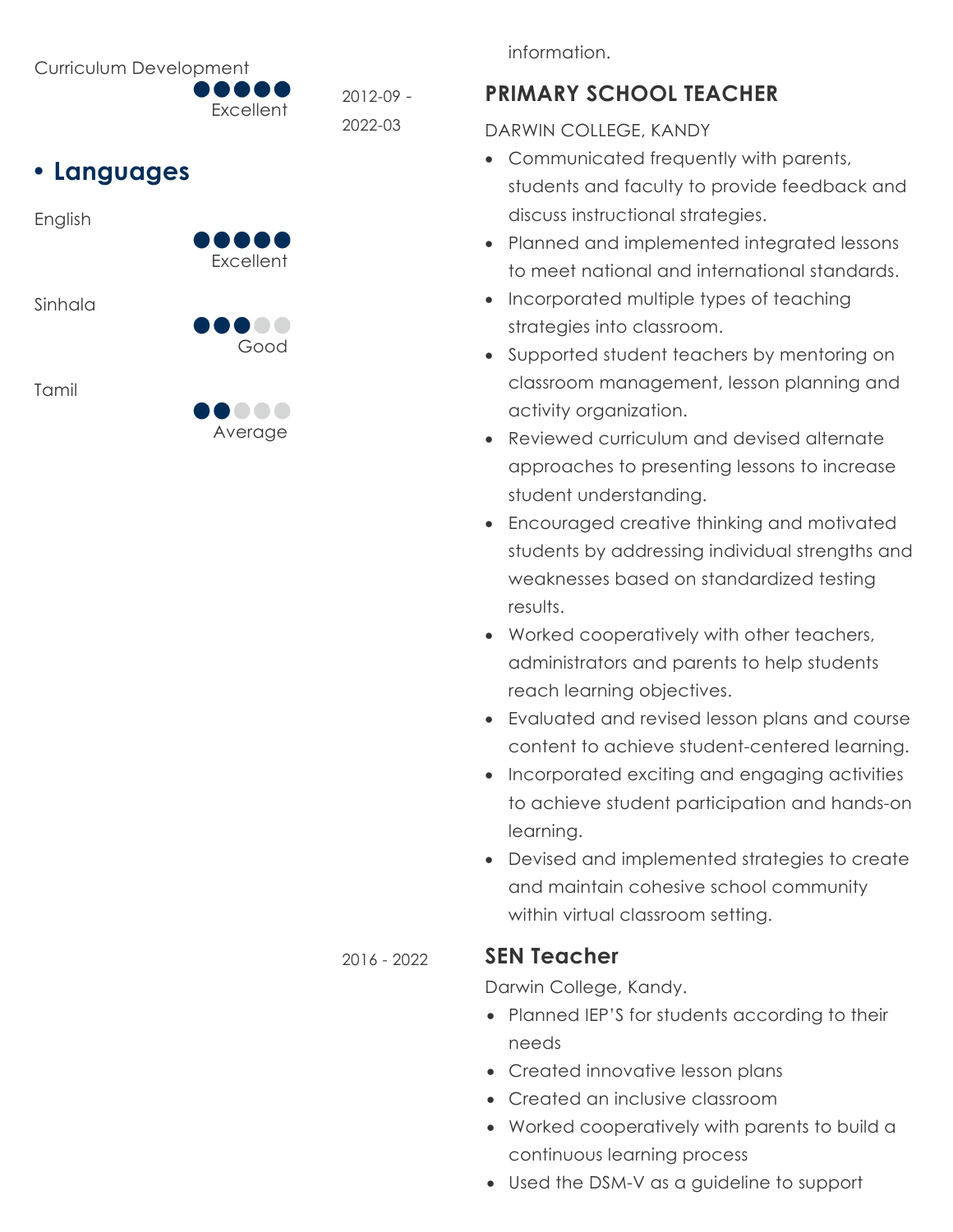learning and understand the students better

• Organized outdoor and social events to enhance learning

#### **Kindergarten Teacher**

2009-09 - 2012-09

School Bus Play School, Kandy

- Delivered lesson plans, implemented school curriculum and used data to create, monitor and establish personalized learning plan for each student.
- Played games with students to increase understanding of subjects.
- Created child-centered learning environment characterized by consistent application of sound mental health and educational psychology practices.
- Exercised good classroom management focused on positive behavior support by clearly articulating fair and consistent expectations along with appropriate natural consequences.
- Integrated outdoor education into lesson plans.
- Collaborated in planning, organizing and implementing instructional programs to facilitate academic, intellectual and social development.
- Arranged parent-teacher conferences to address student progress and collaboratively set goals for areas of improvement.

### **• Education**

| 2016-08 -            | <b>MASTERS in EDUCATION: Education</b>                                |
|----------------------|-----------------------------------------------------------------------|
| 2019-07              | UNIVERSITY of NOTTINGHAM - MALAYSIA                                   |
| $2022 - 04 -$        | <b>CERTIFICATE in TESOL</b>                                           |
| <b>CURRENTLY</b>     | WORLD TESOL ACADEMY - UK                                              |
| COMPLETING           |                                                                       |
| 2015-02 -<br>2017-03 | LEVEL 5 PROFESSIONAL DIPLOMA in<br><b>ADVANCED TEACHING: Teaching</b> |

GATEWAY GRADUATE SCHOOL - SRI-LANKA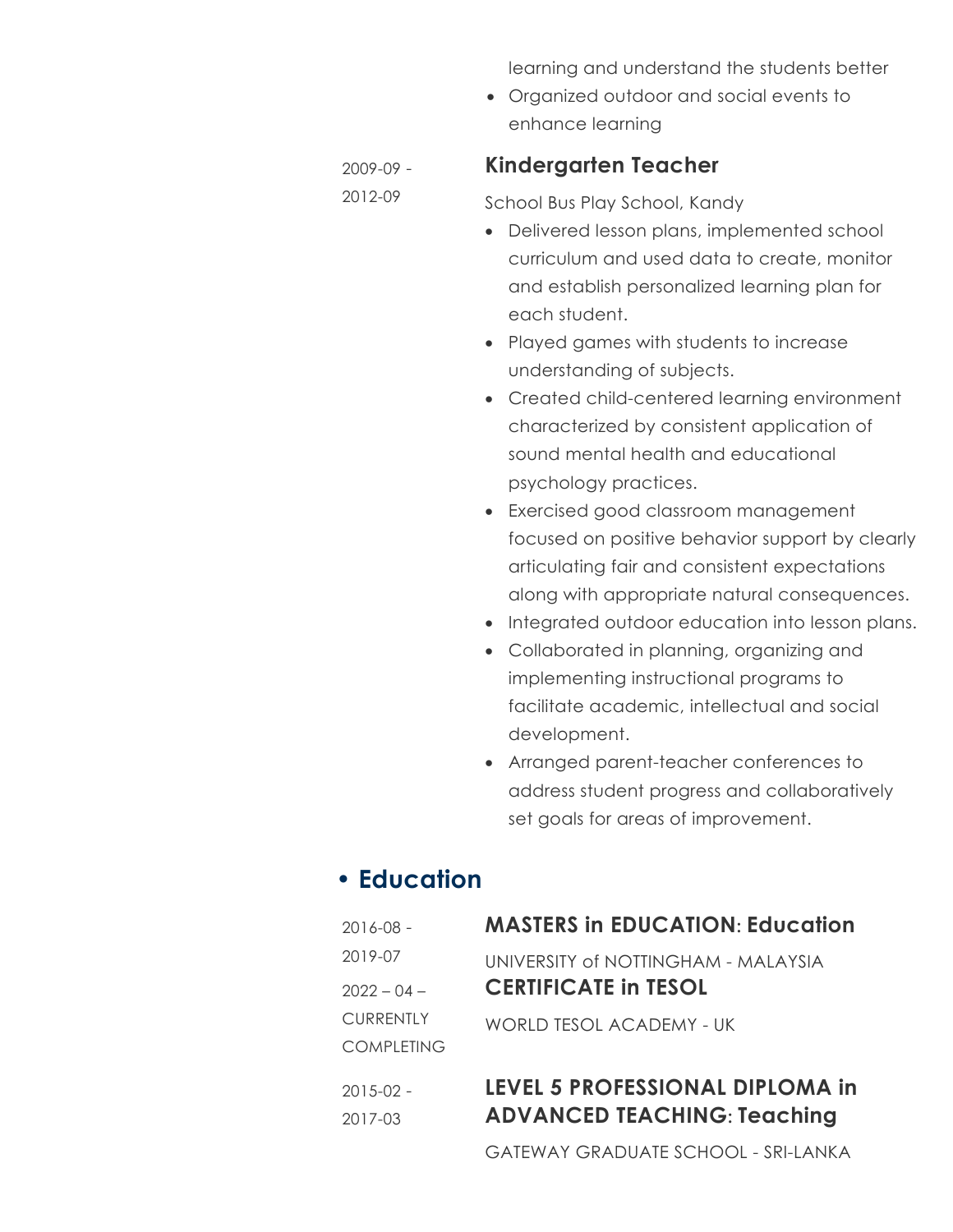| $2014 - 09 -$         | <b>LEVEL 4 CERTIFICATE in TEACHING:</b><br>Teaching                          |
|-----------------------|------------------------------------------------------------------------------|
| 2015-02               | <b>GATEWAY GRADUATE SCHOOL - SRI-LANKA</b>                                   |
| $2012 - 0.5 -$        | <b>ASSOCIATE in ARTS: Arts</b>                                               |
| 20132                 | AMERICAN COLLEGE of HIGHER EDUCATION - SRI -<br>I ANKA                       |
| $201701 -$<br>2019-06 | <b>DIPLOMA in SPECIAL NEEDS EDUCATION:</b><br><b>Special Education Needs</b> |
|                       | AMERICAN COLLEGE of HIGHER EDUCATION - SRI-<br>I ANKA                        |
| $201401 -$<br>2015-02 | <b>TEACHING KNOWLEDGE TESTS:</b><br>Language Learning                        |
|                       | <b>BRITISH COUNCIL - SRI-LANKA</b>                                           |

# **• Accomplishments**

- Awarded the best overall performance award in recognition of achieving the highest mark in the Pearson BTEC Level 5 Professional Diploma in Advanced Teaching.
- Created a syllabus to teach English to Adult Non-native speakers and successfully implemented.
- Organized and trained primary students for English Day competitions.
- Supervised a team of 31 staff members in teaching play and primary school students.

## **• Interests**

| Reading    |
|------------|
| Painting   |
| Singing    |
| Travelling |

## **References**